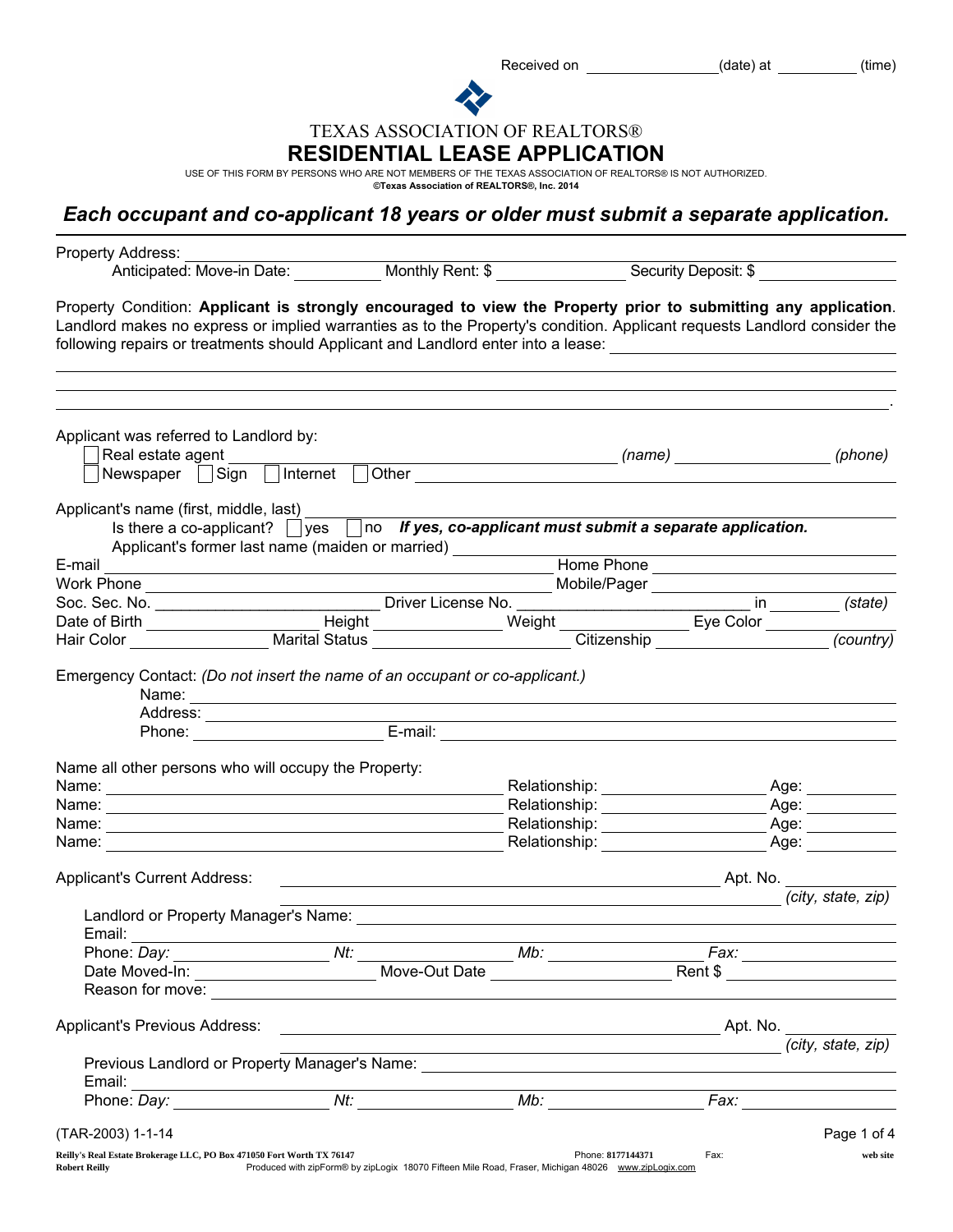| Residential Lease Application concerning |                                                                                                                                                                                                                                                                                                                                                                                                                                                                                                                                                                                                                                                                                                     |                                     |                                                                                                                                                                                           |                                                                                                                   |
|------------------------------------------|-----------------------------------------------------------------------------------------------------------------------------------------------------------------------------------------------------------------------------------------------------------------------------------------------------------------------------------------------------------------------------------------------------------------------------------------------------------------------------------------------------------------------------------------------------------------------------------------------------------------------------------------------------------------------------------------------------|-------------------------------------|-------------------------------------------------------------------------------------------------------------------------------------------------------------------------------------------|-------------------------------------------------------------------------------------------------------------------|
|                                          |                                                                                                                                                                                                                                                                                                                                                                                                                                                                                                                                                                                                                                                                                                     |                                     |                                                                                                                                                                                           |                                                                                                                   |
|                                          |                                                                                                                                                                                                                                                                                                                                                                                                                                                                                                                                                                                                                                                                                                     |                                     |                                                                                                                                                                                           |                                                                                                                   |
|                                          |                                                                                                                                                                                                                                                                                                                                                                                                                                                                                                                                                                                                                                                                                                     |                                     |                                                                                                                                                                                           |                                                                                                                   |
|                                          |                                                                                                                                                                                                                                                                                                                                                                                                                                                                                                                                                                                                                                                                                                     |                                     |                                                                                                                                                                                           | (street, city, state, zip)                                                                                        |
|                                          |                                                                                                                                                                                                                                                                                                                                                                                                                                                                                                                                                                                                                                                                                                     |                                     |                                                                                                                                                                                           |                                                                                                                   |
|                                          |                                                                                                                                                                                                                                                                                                                                                                                                                                                                                                                                                                                                                                                                                                     |                                     |                                                                                                                                                                                           |                                                                                                                   |
|                                          |                                                                                                                                                                                                                                                                                                                                                                                                                                                                                                                                                                                                                                                                                                     |                                     |                                                                                                                                                                                           |                                                                                                                   |
|                                          | Note: If Applicant is self-employed, Landlord may require one or more previous year's tax return attested by a CPA,                                                                                                                                                                                                                                                                                                                                                                                                                                                                                                                                                                                 |                                     |                                                                                                                                                                                           |                                                                                                                   |
|                                          | attorney, or other tax professional.                                                                                                                                                                                                                                                                                                                                                                                                                                                                                                                                                                                                                                                                |                                     |                                                                                                                                                                                           |                                                                                                                   |
|                                          |                                                                                                                                                                                                                                                                                                                                                                                                                                                                                                                                                                                                                                                                                                     |                                     |                                                                                                                                                                                           |                                                                                                                   |
|                                          |                                                                                                                                                                                                                                                                                                                                                                                                                                                                                                                                                                                                                                                                                                     |                                     |                                                                                                                                                                                           | (street, city, state, zip)                                                                                        |
|                                          |                                                                                                                                                                                                                                                                                                                                                                                                                                                                                                                                                                                                                                                                                                     |                                     |                                                                                                                                                                                           |                                                                                                                   |
|                                          |                                                                                                                                                                                                                                                                                                                                                                                                                                                                                                                                                                                                                                                                                                     |                                     |                                                                                                                                                                                           |                                                                                                                   |
|                                          |                                                                                                                                                                                                                                                                                                                                                                                                                                                                                                                                                                                                                                                                                                     |                                     |                                                                                                                                                                                           |                                                                                                                   |
|                                          |                                                                                                                                                                                                                                                                                                                                                                                                                                                                                                                                                                                                                                                                                                     |                                     |                                                                                                                                                                                           |                                                                                                                   |
|                                          |                                                                                                                                                                                                                                                                                                                                                                                                                                                                                                                                                                                                                                                                                                     |                                     |                                                                                                                                                                                           |                                                                                                                   |
|                                          |                                                                                                                                                                                                                                                                                                                                                                                                                                                                                                                                                                                                                                                                                                     |                                     |                                                                                                                                                                                           |                                                                                                                   |
|                                          | List all vehicles to be parked on the Property:                                                                                                                                                                                                                                                                                                                                                                                                                                                                                                                                                                                                                                                     |                                     |                                                                                                                                                                                           |                                                                                                                   |
| <u>Type</u>                              | Year<br>Make                                                                                                                                                                                                                                                                                                                                                                                                                                                                                                                                                                                                                                                                                        | <u>Model</u>                        | License/State                                                                                                                                                                             | Mo.Pymnt.                                                                                                         |
|                                          |                                                                                                                                                                                                                                                                                                                                                                                                                                                                                                                                                                                                                                                                                                     |                                     |                                                                                                                                                                                           |                                                                                                                   |
| <u>Type &amp; Breed</u>                  | Will any pets (dogs, cats, birds, reptiles, fish, and other pets) be kept on the Property? $ $ yes $ $ no<br>If yes, list all pets to be kept on the Property:<br><b>Name</b><br>Color                                                                                                                                                                                                                                                                                                                                                                                                                                                                                                              | Gender<br><u>Weight Age in Yrs.</u> | Declawed?<br>Neutered?<br>yes<br>yes<br>∣no<br>yes<br>  no<br>yes<br>$yes \mid$<br>  no<br>yes<br>ves<br>yes<br>no                                                                        | Rabies<br><b>Shots Current?</b><br>yes <br>no<br> no<br>no<br>yes <br>no<br>no<br>yes <br>no<br>yes <br>no<br>∣no |
| <u>Yes</u><br>$\underline{\mathsf{No}}$  | Will any waterbeds or water-filled furniture be on the Property?<br>Does anyone who will occupy the Property smoke?<br>Will Applicant maintain renter's insurance?<br>Is Applicant or Applicant's spouse, even if separated, in military?<br>year or less?<br>Has Applicant ever:<br>been evicted?<br>been asked to move out by a landlord?<br>breached a lease or rental agreement?<br>filed for bankruptcy?<br>lost property in a foreclosure?<br>bills)), slow-pays or delinquencies?<br>been convicted of a crime?<br>Is any occupant a registered sex offender?<br>Are there any criminal matters pending against any occupant?<br>Is there additional information Applicant wants considered? |                                     | If yes, is the military person serving under orders limiting the military person's stay to one<br>had any credit problems (including any outstanding debt (e.g., student loans or medical |                                                                                                                   |
| (TAR-2003) 1-1-14                        | Produced with zipForm® by zipLogix 18070 Fifteen Mile Road, Fraser, Michigan 48026 www.zipLogix.com                                                                                                                                                                                                                                                                                                                                                                                                                                                                                                                                                                                                 |                                     |                                                                                                                                                                                           | Page 2 of 4<br>web site                                                                                           |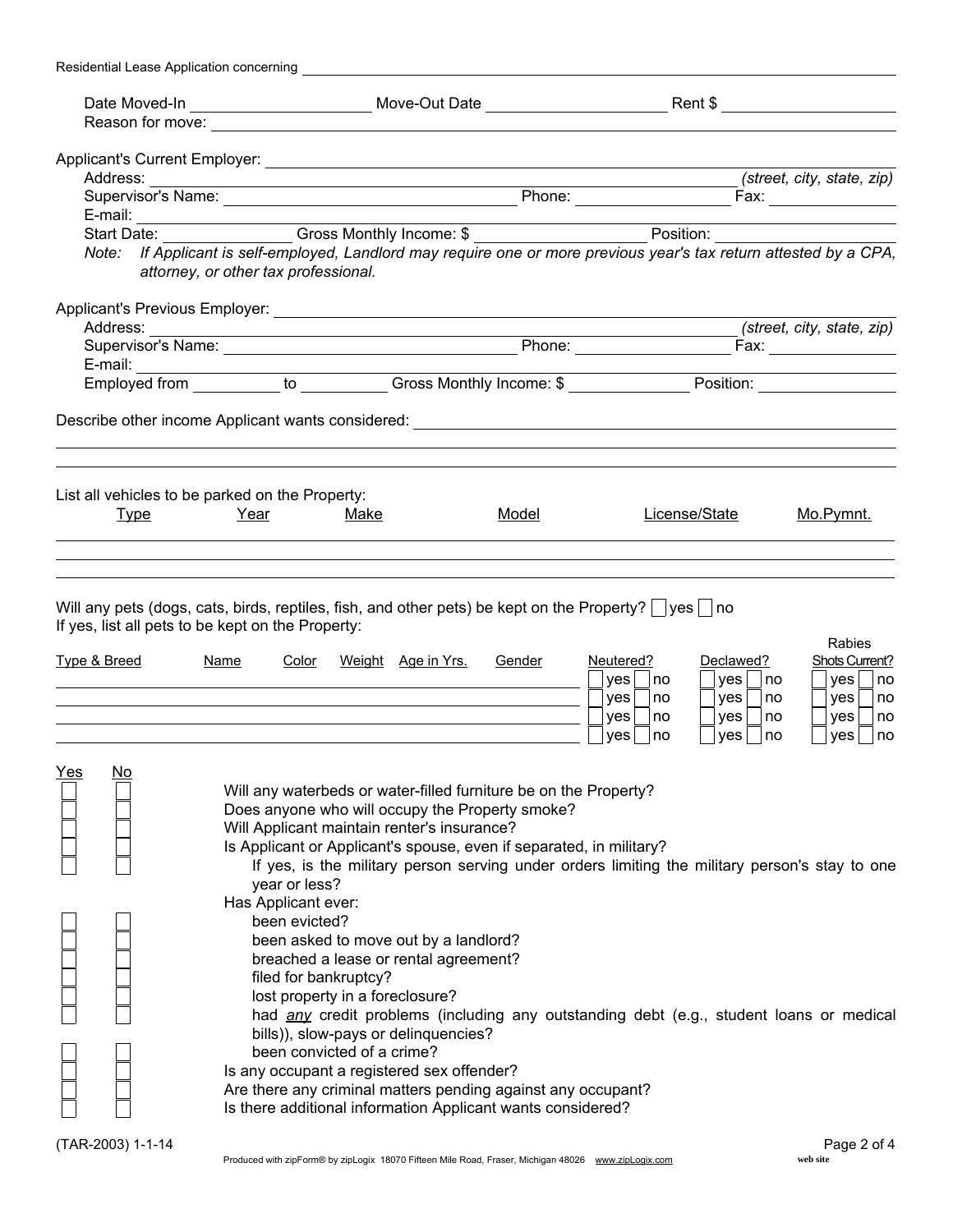| Additional comments: |  |  |
|----------------------|--|--|
|                      |  |  |

Authorization: Applicant authorizes Landlord and Landlord's agent, at any time before, during, or after any tenancy, to:

- (1) obtain a copy of Applicant's credit report;
- (2) obtain a criminal background check related to Applicant and any occupant; and

Residential Lease Application concerning **Concerning** Constant and Constanting Constanting Constanting Constanting Constanting Constanting Constanting Constanting Constanting Constanting Constanting Constanting Constanting

(3) verify any rental or employment history or verify any other information related to this application with persons knowledgeable of such information.

Notice of Landlord's Right to Continue to Show the Property: Unless Landlord and Applicant enter into a separate written agreement otherwise, the Property remains on the market until a lease is signed by all parties and Landlord may continue to show the Property to other prospective tenants and accept another offer.

Privacy Policy: Landlord's agent or property manager maintains a privacy policy that is available upon request.

| <b>Fees:</b> Applicant submits a non-refundable fee of \$                       | το                                                                             |
|---------------------------------------------------------------------------------|--------------------------------------------------------------------------------|
| (entity or individual) for processing and reviewing this application. Applicant | will not submit an<br>submits                                                  |
| applicationdeposit of \$                                                        | to be applied to the security deposit upon execution of a lease or returned to |
| Applicant                                                                       |                                                                                |
| if a logeo is not every ited.                                                   |                                                                                |

if a lease is not executed.

## Acknowledgement & Representation:

- (1) Signing this application indicates that Applicant has had the opportunity to review Landlord's tenant selection criteria, which is available upon request. The tenant selection criteria may include factors such as criminal history, credit history, current income and rental history.
- (2) Applicant understands that providing inaccurate or incomplete information is grounds for rejection of this application and forfeiture of any application fee and may be grounds to declare Applicant in breach of any lease the Applicant may sign.
- (3) Applicant represents that the statements in this application are true and complete.

| <b>Applicant's Signature</b> |                                       | Date                                                           |                 |
|------------------------------|---------------------------------------|----------------------------------------------------------------|-----------------|
|                              | For Landlord's Use:                   |                                                                |                 |
| On<br>notified               |                                       | а                                                              | (name/initials) |
| Applicant                    | by<br>phone                           | mail   $ e$ -mail   $ $ fax   $ $ in person that Applicant was |                 |
| approved                     | not approved. Reason for disapproval: |                                                                |                 |

.